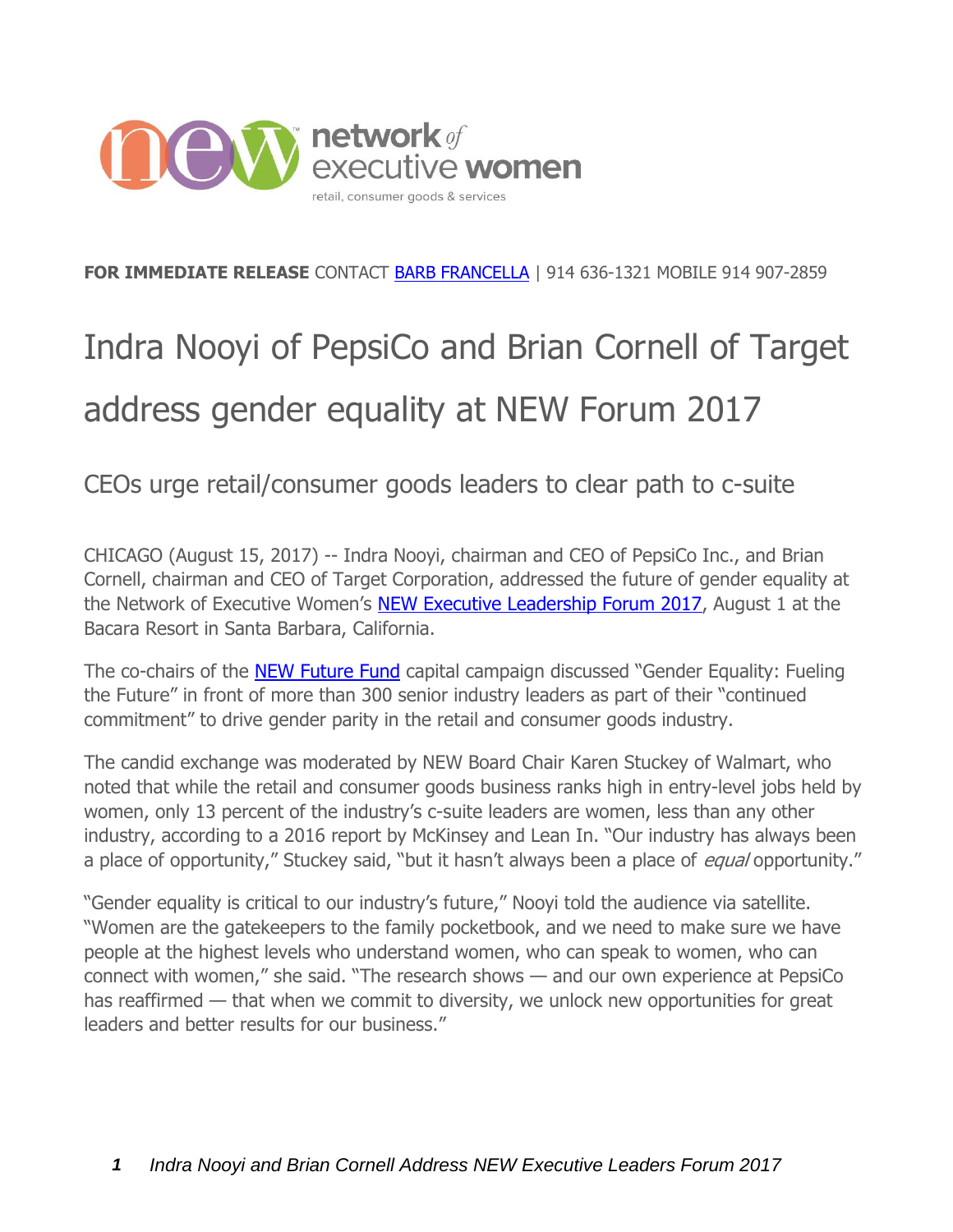Cornell said, "I'm so inspired by the Future Fund because we're providing tools and training for women who want to advance their careers in the retail and consumer goods industries. We are all accountable — men and women — for continuing to build and support a culture of true workplace inclusion and an atmosphere that empowers women to be leaders and develop the necessary skills to achieve their career goals. That's something we're incredibly focused on at Target. It's up to all of us to demonstrate the change we want to see, and we need to take that responsibility seriously."

Stuckey thanked Nooyi and Cornell for their leadership of the NEW Future Fund. "Fueled by our Future Fund, NEW will expand our infrastructure, technology and services to become the single-source solutions provider addressing retention issues and advancing women."

Over the next two years, Stuckey said, NEW will focus on:

- Industry- and company-specific benchmarking and research to help CEOs, c-suite leadership and senior HR management transform their corporate policies.
- Best practices, opportunities and solutions to advance women and change corporate policies.
- Thought leadership and advocacy that promotes women's leadership and propels NEW's movement for workplace change.
- NEW career development for all levels, including signature leadership programs, online learning, national conferences and events at 20 NEW regions.

"Winning the war for talent requires systemic change, transformation of programs and policies, elimination of built-in bias and changes to corporate culture," said NEW President and CEO Sarah Alter.

"Advancing executive women is even more complex during pivot points — life stages marked by big changes like childbirth, care for aging parents or relocating your family to take a new role," Alter said. "In the coming months and years, NEW will expand our leadership development programs and focus on these career and life pivot points."

Alter said new technology, like the Network's recently launched online Community, "will help power our benchmarking and serve as a platform for our advocacy and outreach."